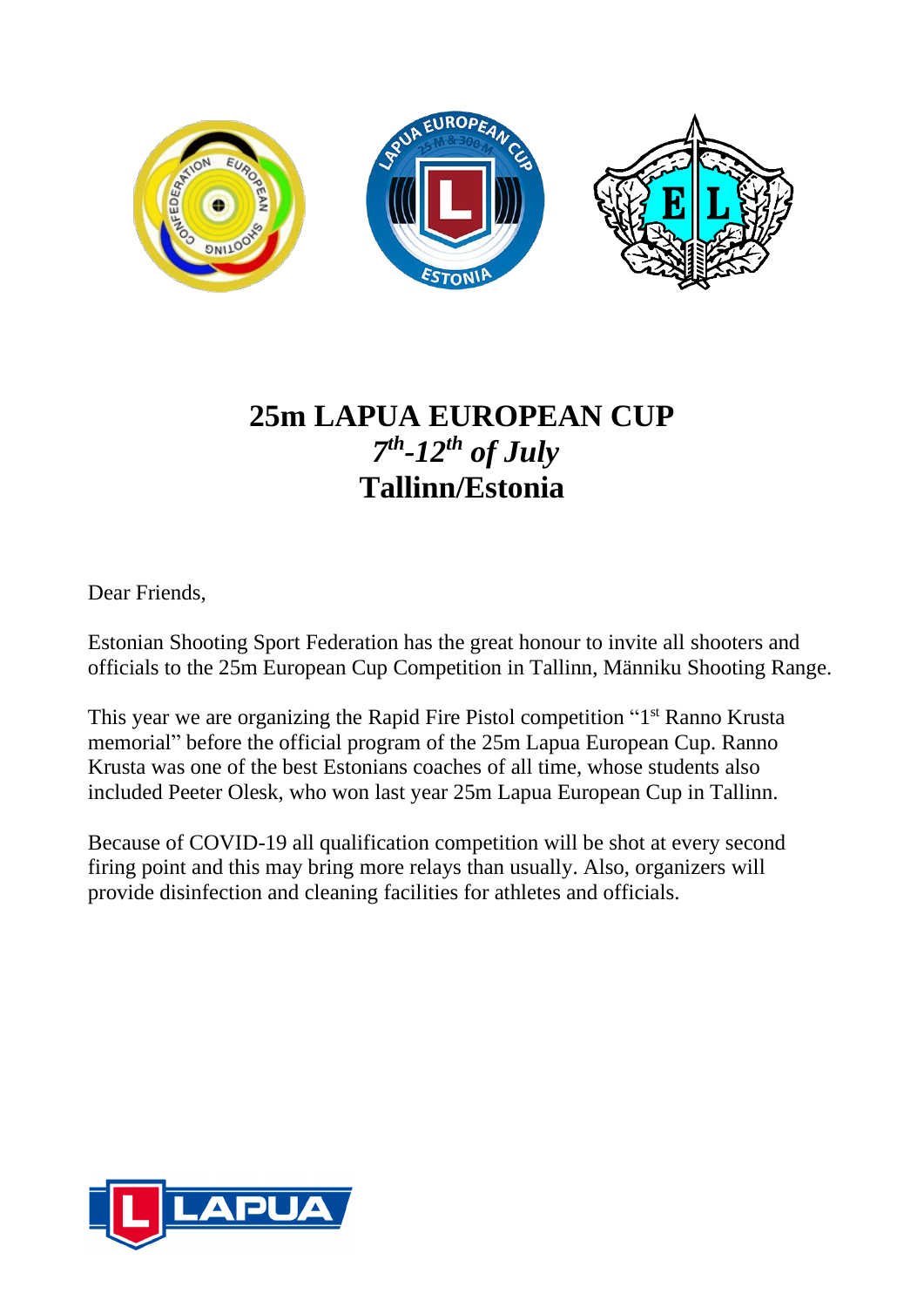## **GENERAL INFORMATIONS**

| Date:         | 7th - 11th of July 2021                                                                                  |
|---------------|----------------------------------------------------------------------------------------------------------|
| <b>Place:</b> | Kaitseliidu Tallinna Maleva Shooting Range, Männiku, Trapi tee 1,<br>75501, Saku, Harjumaa, Estonia      |
| Targets:      | 30 firing points EST (SIUS)                                                                              |
| <b>Base:</b>  | Rules ISSF and Rules of the 25m Lapua European Cup<br>Edition 2020 ESC in force as from 1st January 2020 |

#### **Shooting events:**

Rapid Fire Pistol (1<sup>st</sup> Ranno Krusta memorial) Centre Fire Pistol (25m Lapua European Cup) Standard Pistol (25m Lapua Europen Cup)

## **PRELIMINARY PROGRAM**

**Wednesday, 7 July** Arrival of the delegations Equipment control Pre-Event Training Rapid Fire Pistol Technical meeting

**Thursday, 8 July** Equipment control Rapid fire Pistol Qualification

**Friday, 9 July** Equipment control Rapid Fire Pistol Qualification Rapid Fire Pistol Final Victory Ceremony Pre-Event Training Centre fire Pistol Technical meeting

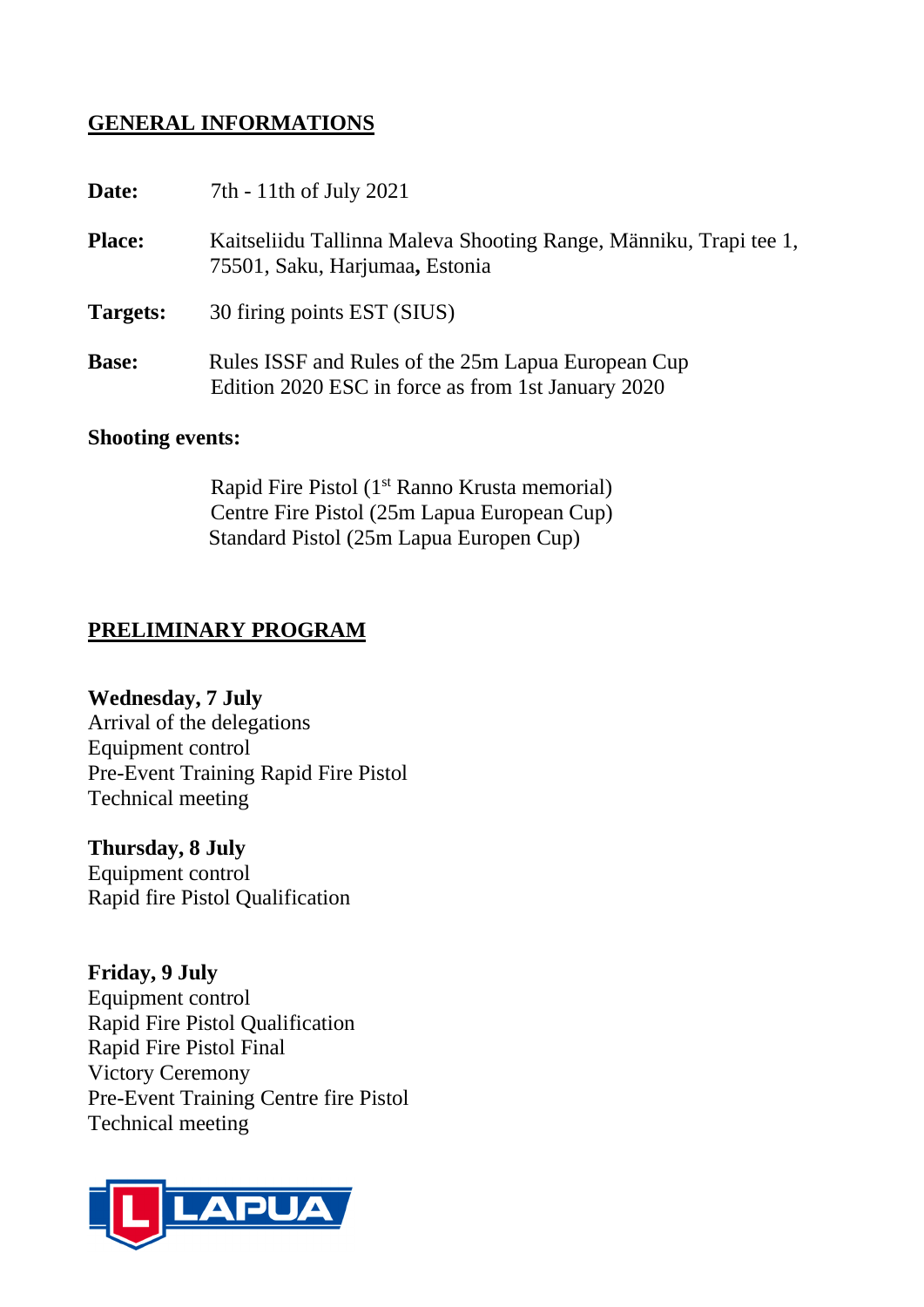#### **Saturday, 10 July**

Equipment control Centre fire Pistol Competition Pre-Event Training Standard Pistol Victory Ceremony Banquette

**Sunday, 11 July** Standard Pistol Competition Victory Ceremony Departure of the delegations

## **FINAL PROGRAM**

The final program will be sent to the nations instantly after the deadline of the preliminary entry.

### **Lodging**:

Double room 70 EUR Single room 60 EUR per night including breakfast and transport to ranges. We will inform all teams which hotel they will be book after reservation is closed.

#### **Entry Process:**

Preliminary entry **1 st June** Final entry and reservation of hotel rooms closing date is **1 st July 2021.**

#### **The Competition account:**

Account owner: ESTONIAN SHOOTING SPORT FEDERATION Name of bank: Swedbank IBAN: EE372200221002102442 SWIFT code: HABAEE2X